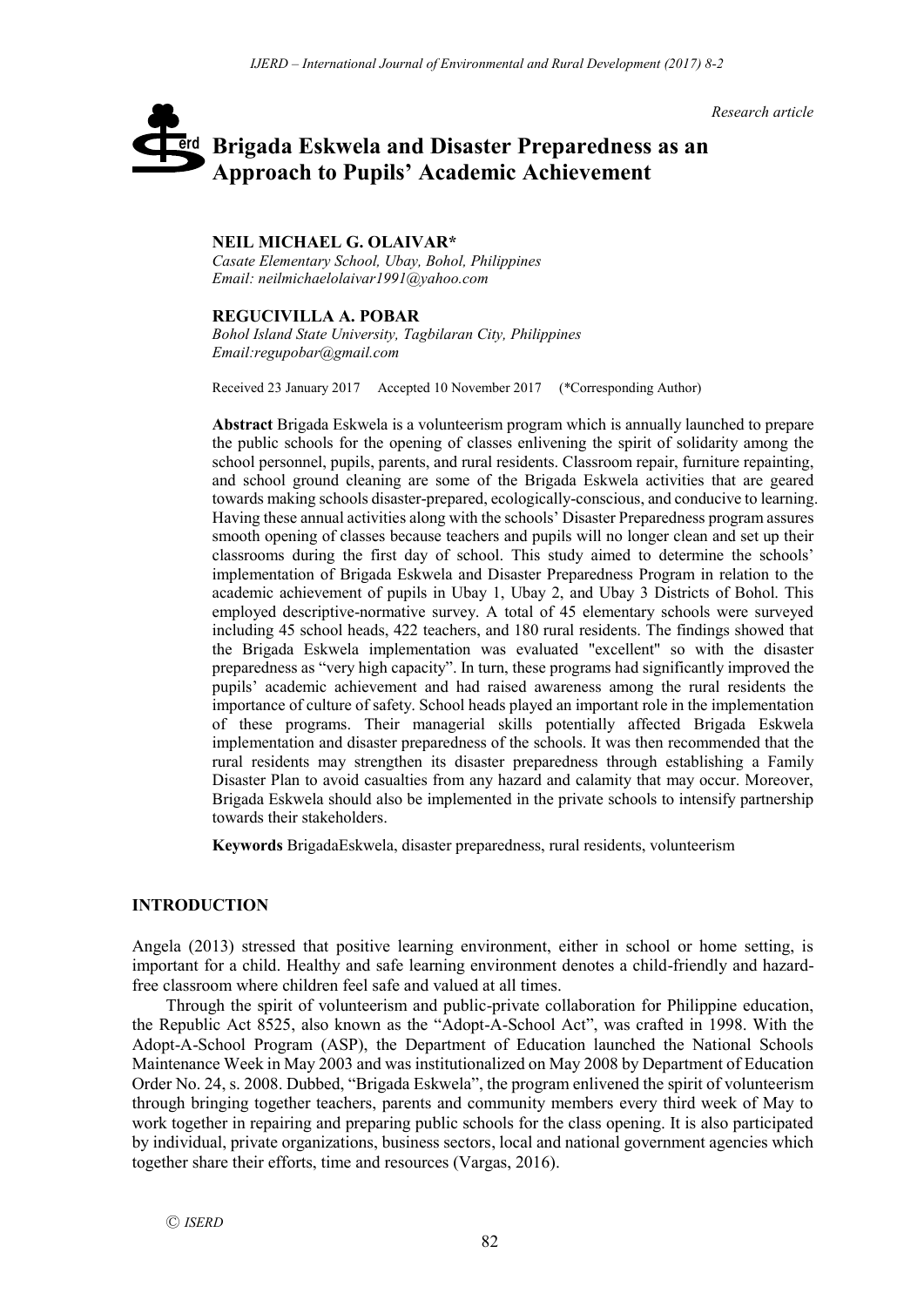On the other hand, Department of Education Order No. 83 or the Disaster Preparedness Measures for Schools mandated public schools to be disaster-resilient by implementing measures for the protection against rains or floods of all school paraphernalia like textbooks, teaching manuals, school records and equipment; designing orientation to all pupils and students on disaster preparedness; conducting of regular disaster drills; properly informing pupils and students on early signs of weather disturbances and their effects; and, observing policies in coordination with the local government units on decisions regarding the suspension of classes during disasters or calamities.

In addition, UNESCO (2013) elaborated three pillars of comprehensive school safety, namely, the Safe Learning Facilities; the school Disaster Management; and the Risk Reduction and Resilience Education. These pillars were adopted by the Department of Education in accord to their Disaster Risk Reduction and Management (DRRM).

Ayeni, et al (2011) concluded that the collaborative effort between the school personnel and other stakeholders is greatly important in the success towards the development of learning infrastructure and environment and to any projects a certain school may implement. After all, the most benefited individuals of such are the children themselves. Hence, it is of great importance to establish a close monitoring and evaluation of all the programs of the Department of Education like the Brigada Eskwela and Disaster Preparedness to make sure that these programs continuously respond to the ultimate goal of the department – the welfare and total development of the children.

## **OBJECTIVE**

The researchers would like to investigate the status of implementation of Brigada Eskwela and Disaster Preparedness programs in public elementary schools. This further evaluated the influence of the school heads' managerial skills towards the implementation of these programs and their impact towards pupils' academic achievement.

## **METHODOLOGY**

This study utilized descriptive-normative survey with documentary analysis. School heads' managerial skills were measured using adopted questionnaires from the study of Timbal (2012). Meanwhile, the Brigada Eskwela and Disaster Preparedness were assessed using the standard checklist issued by the Department of Education. The respondents of the study were all the teachers and school heads of subject elementary schools and selected rural residents of Ubay I, Ubay II, and Ubay III Districts in Bohol. There were a total of 647 respondents, comprising 422 teachers, 45 school heads, and 180 rural residents. The National Achievement Test mean score of the pupils for the school year 2014-2015 was used as basis for their academic achievement.

# **RESULTS AND DISCUSSION**

The Brigada Eskwela program of the Department of Education of the Philippines demands school heads' managerial skills. It became one of the Department's initiatives of enjoining the rural residents and local communities to respond to the needs of public schools in the Philippines. This referred to the advocacy known as National Schools Maintenance Week.

As reflected in Table 1, school heads generally performed 'very often' the managerial skills they possessed in the school operation. In particular, they excelled equally both in conceptual and technical skills. Basically, conceptual skill includes the ability of the school heads in updating and coaching his teachers on recent trends in education; applying logic in effectively solving problems; allocating responsibility for continuous improvement; and flexibly modifying course to suit changing circumstances. Technical skill, on the other hand, is about being computer-literate; regular monitoring and evaluation of school projects; managing people and resources; maintaining order and discipline in school; and identifying smarter ways to do things.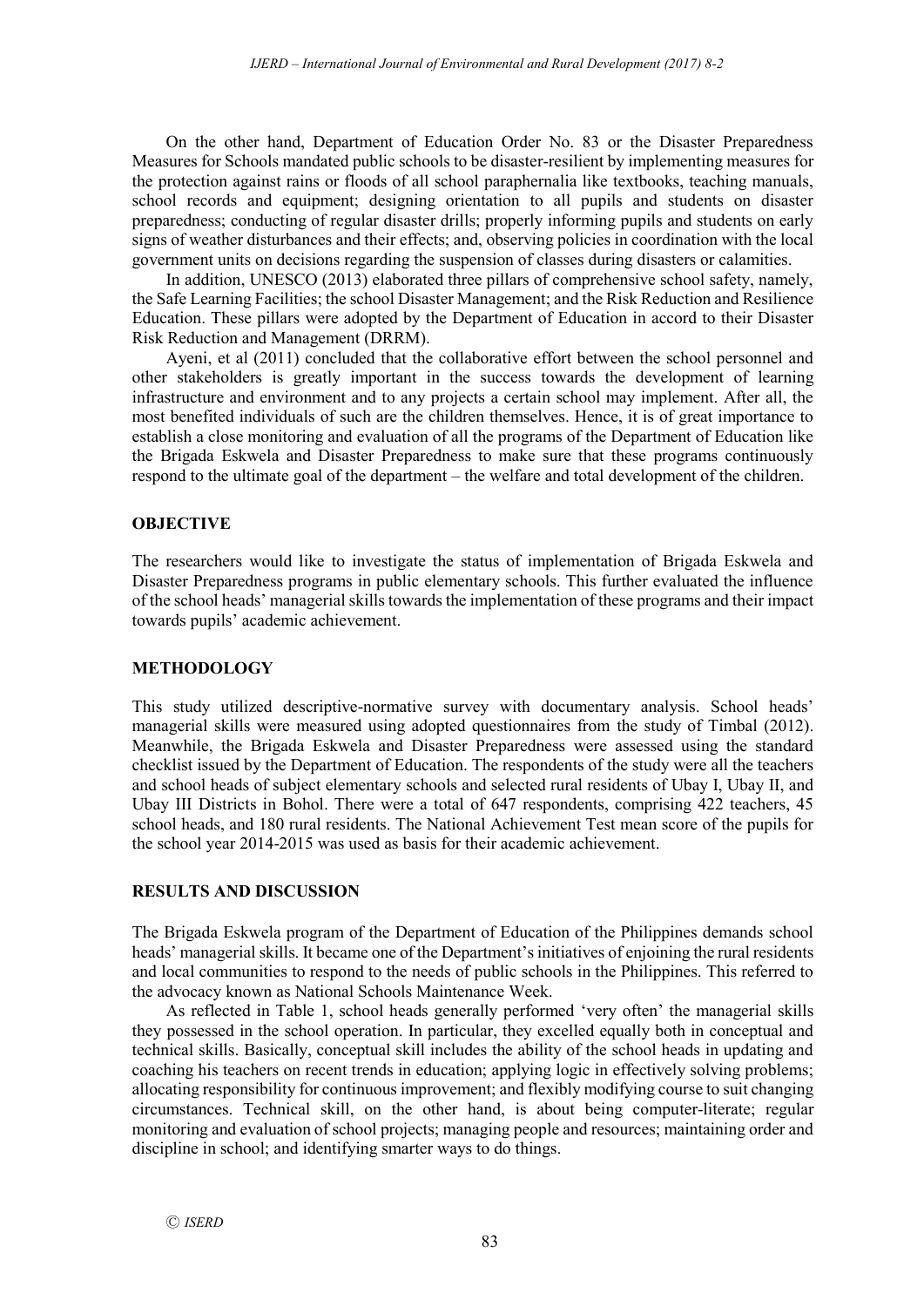| Parameters              | School Heads<br>$N = 45$ |               | Teachers<br>$N = 422$ |               | <b>Rural Residents</b><br>$N = 180$ |               | Overall |               |                |
|-------------------------|--------------------------|---------------|-----------------------|---------------|-------------------------------------|---------------|---------|---------------|----------------|
|                         | WМ                       | DV            | WМ                    | DV            | WМ                                  | DV            | WM      | DV            | Rank           |
| Conceptual Skill        | 3.40                     | Always        | 3.22                  | Very<br>Often | 3.19                                | Very<br>Often | 3.27    | Always        | 1.5            |
| Communication<br>Skill  | 3.23                     | Very<br>Often | 3.13                  | Very<br>Often | 3.11                                | Very<br>Often | 3.16    | Very<br>Often | $\overline{4}$ |
| Human Relation<br>Skill | 3.28                     | Always        | 3.18                  | Very<br>Often | 3.15                                | Very<br>Often | 3.20    | Very<br>Often | 3              |
| <b>Technical Skill</b>  | 3.34                     | Always        | 3.28                  | Always        | 3.19                                | Very<br>Often | 3.27    | Always        | 1.5            |

**Table 1 School heads' managerial skills as perceived by the respondents**

Although perceived as 'very often' done, it didn't imply that the school heads' communication and human relation skills were alarming. Communication skill requires a two-way process, the concept of listening and speaking. Further, it refers to ones' ability to understand and to be understood by others in the most possible way. Meanwhile, school heads' human relation skills involve establishing good relationship towards others; understanding the social fabric of the organization; being sensitive to others' feelings; keeping promises and commitments; and handling difficult people with diplomacy and tact. All these skills are of importance for school leaders to effectively do the tasks expected from them. According to the study of Uko (2015), effective management is a precursor to facilities sustainability, utilization and maintenance as it enhances effective productivity. Hence, it can be said that a school head with good managerial skills could effectively facilitate the schools' Brigada Eskwela and Disaster Preparedness programs.

| Parameters                   | School Heads<br>$N = 45$ |    | <b>Teachers</b><br>$N = 422$ |    | Rural<br>Residents<br>$N = 180$ |    | Overall |    |      |
|------------------------------|--------------------------|----|------------------------------|----|---------------------------------|----|---------|----|------|
|                              | WМ                       | DV | WМ                           | DV | WM                              | DV | WM      | DV | Rank |
| <b>Enrolment Preparation</b> | 2.13                     | VG | 2.10                         | VG | 2.06                            | VG | 2.10    | VG | 5    |
| School Leadership            | 2.48                     | E  | 2.51                         | Е  | 2.51                            | E  | 2.50    | E  | 3    |
| Teachers' Preparation        | 2.74                     | E  | 2.63                         | Е  | 2.58                            | Е  | 2.65    | E  |      |
| Learners' Status             | 2.48                     | E  | 2.65                         | E  | 2.61                            | E  | 2.58    | E  | 2    |
| Physical Plant/Facilities    | 2.27                     | E  | 2.24                         | VG | 2.20                            | VG | 2.24    | VG | 4    |
| <b>COMPOSITE MEAN</b>        | 2.42                     | E  | 2.43                         | Е  | 2.39                            | Е  | 2.41    | E  |      |

**Table 2 Respondents' perception towards schools' Brigada Eskwela implementation**

As shown in Table 2, the parameters included in the Brigada Eskwela were enrolment preparation, school leadership, teachers' preparation, learner's status and physical plant/ facilities. It shows that as far as Brigada Eskwela was concerned, respondents perceived that teachers were more than prepared. This simply unveiled the idea that prior to the opening of classes, all the teaching paraphernalia like lesson plans, teaching manuals, curriculum guides, instructional materials, school register, class records, and even the classroom structuring were ready for use. Furthermore, this implied that teachers were efficient enough to prepare for their assigned tasks as curriculum implementers.

The learners' status which included the actual attendance of the students per class or the teacherpupil ratio was excellently facilitated by the schools and their staffs to make sure that quality education in every classroom was maintained. Moreover, the aspect on school leadership was also carried out by the school heads, teachers and stakeholders well. This covered the School Improvement Plan (SIP), Annual Implementation Plan (AIP), Annual Procurement Plan (APP), supervisory plan, calendar of school programs for the entire school year, distribution of teaching loads for teachers, project work and financial plan, advocacy plan, monitoring and evaluation plan, and transparency measures of expenditures.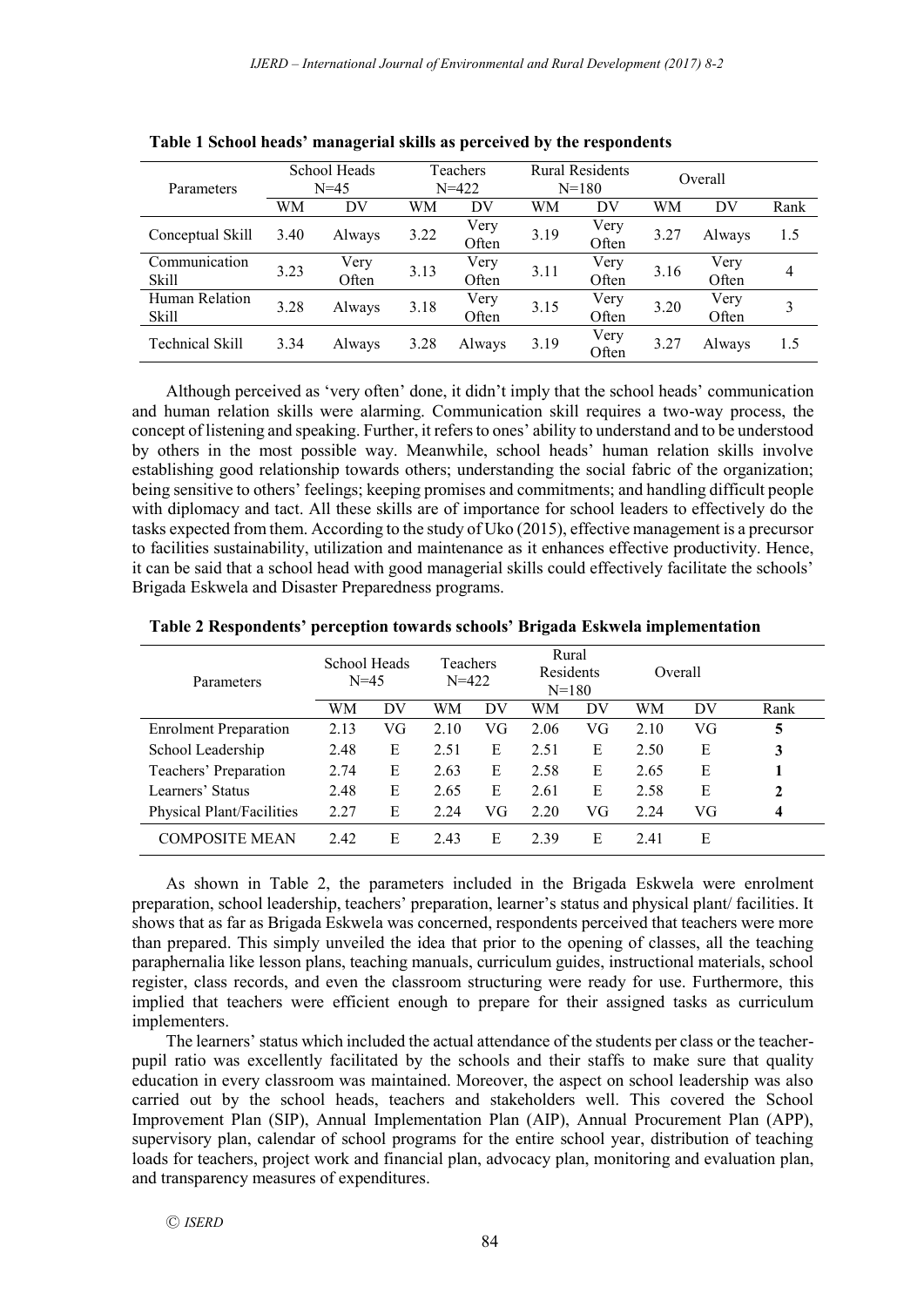In consonance, Brigada Eskwela program was also perceived to be of potential help in preparing the school facilities before the classes started. This included the repair of classroom and its furniture, water drainage system and sanitation maintenance, rehabilitation of the school garden, and the like which made the school child-friendly and a zone of peace. Lastly, the program has also showed significant contribution to the schools' enrolment preparation. This finding suggested that the information dissemination pertaining to enrolment including the hanging of streamers, establishing of information action centre and help desks, education caravan, and community immersion; rigid and strict adherence to No-Collection-Policy; family mapping; networking with stakeholders; and soliciting school supplies and uniforms for the less privileged pupils were a contributory factor to increased enrolment.

In the overall, the Brigada Eskwela implementation was rated "excellent". With this, it can be implied that there was a strong partnership between the school and the rural residents. Furthermore, this proved that the objectives of the said program have been achieved through the spirit of volunteerism. This result agreed to the study conducted by Celestial (2015) which stated that Brigada Eskwela was highly implemented by public elementary schools from its pre-implementation to the post-implementation stage.

On the other hand, one of the targets of Brigada Eskwela is to ease the public schools' vulnerability to both natural and human-made disasters. Hence, the Department of Education issued the *Comprehensive Disaster Risk Reduction and Management (DRRM) in Basic Education Framework* under Department Order No. 37, s. 2015 to guide DRRM efforts in the basic education sector towards resilience-building in offices and schools, and to ensure that quality education was continuously provided and prioritized even during disasters and/or emergencies. This framework served as basis towards the attainment of Department's three education outcomes, namely: *Access, Quality, and Governance (AQG),* and maintained a learner-centered, rights-based implementation at all levels*.* It set the direction and priority areas for DRRM in the Department of Education while maintaining the prerogative of field offices to decide on what specific activities to undertake depending on their exposure to hazards, available resources and existing partnerships and linkages.

In order to achieve the education outcome as to *Access*, DRRM interventions, policies and mechanisms should be in place to ensure the immediate resumption of classes after the occurrence of any hazard or calamity so that school children will not be hindered from the access of learning services. Meanwhile, even if the concepts on Disaster Risk Reduction (DRR) and Climate Change Adaptation (CCA) have been integrated in the K to 12 Curriculum, the constraints to access, along with the psychosocial condition of school children and teachers, affect the quality of education. Thus, in order to reinforce the education outcome as to *Quality,* there is a need to identify strategies including support materials attuned to the learning needs of children and teaching strategies that could adapt to emergency situations. On the other hand*,* with the acknowledgement that DRRM is a complementation of infrastructural and non-infrastructural interventions, *Governance* comes crucial in the implementation. This will determine the institutionalization and implementation of systems and protocols that will be issued. In this study, these three education outcomes served as the parameters to evaluate the implementation of the disaster preparedness of the subject schools.

| <b>PARAMETERS</b>     | School Heads<br>$N = 45$ |    | $N = 422$ | Teachers | <b>Rural Residents</b><br>$N = 180$ |    | Overall |    | Rank |
|-----------------------|--------------------------|----|-----------|----------|-------------------------------------|----|---------|----|------|
|                       | WМ                       | DV | WМ        | DV       | WМ                                  | DV | WМ      | DV |      |
| Access                | 0.90                     | VH | 0.85      | VH       | 0.86                                | VH | 0.87    | VH |      |
| Quality               | 0.97                     | VH | 0.89      | VH       | 0.88                                | VH | 0.91    | VH | 1.5  |
| Governance            | 0.94                     | VH | 0.88      | VH       | 0.92                                | VH | 0.91    | VH |      |
| <b>COMPOSITE MEAN</b> | 0.94                     | VH | 0.87      | VH       | 0.89                                | VH | 0.90    | VH |      |

| Table 3 Respondents' perception towards schools' disaster preparedness |
|------------------------------------------------------------------------|
|------------------------------------------------------------------------|

Table 3 showcases the status of implementation of Disaster Preparedness wherein both the Quality and Governance got the highest rating. This finding suggested that the teachers, pupils, parents, stakeholders, and the community had the knowledge about disaster management through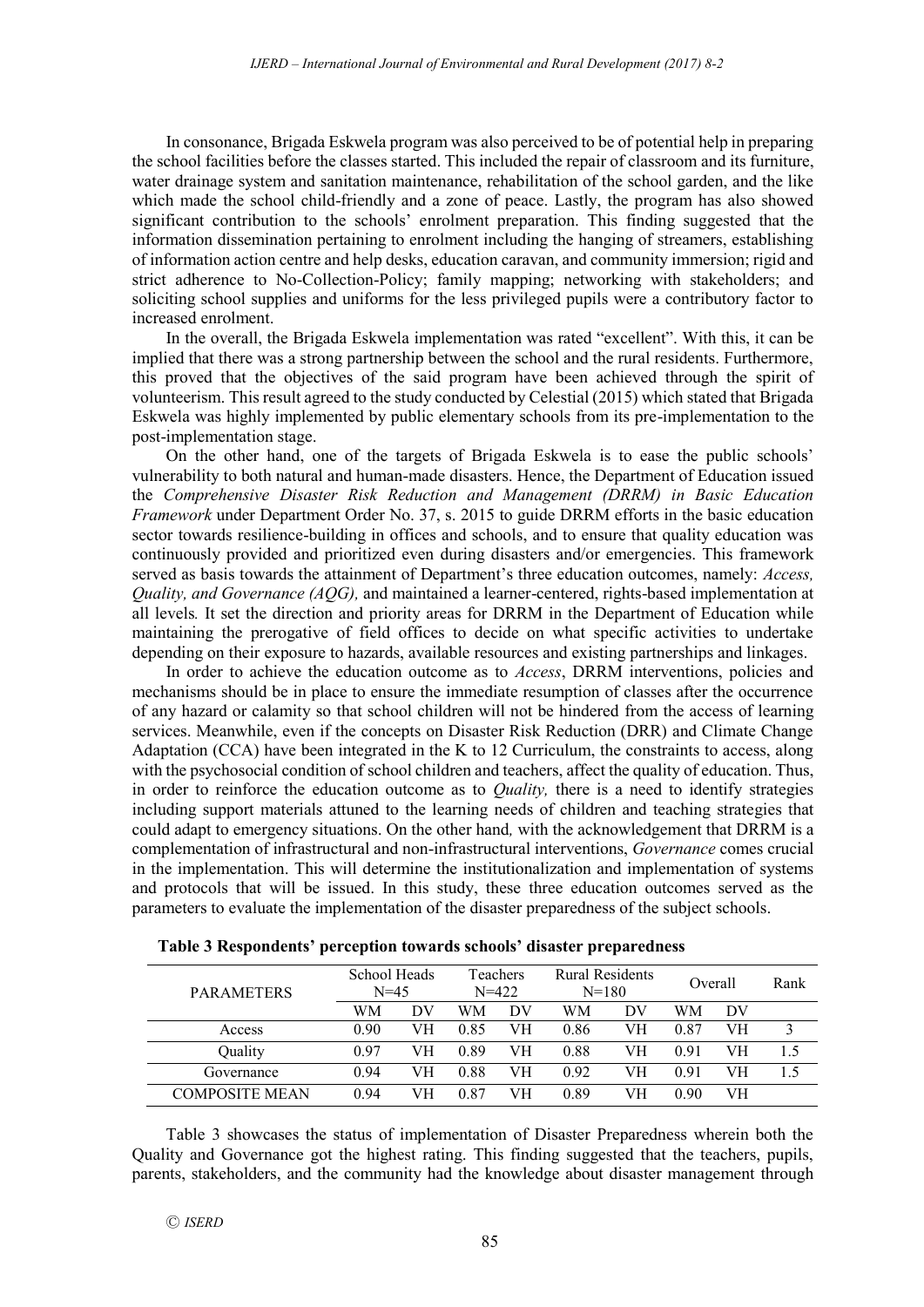regular conduct of evacuation drills like earthquake, fire, tsunami, flooding, and locks down drill. DRR and CCA were also evidently integrated in actual classroom instruction whereby disaster prevention measures were also taught. In addition, as to governance, the schools had strong partnerships with external stakeholders in order to address the DRR and CCA related needs of the school; and a well-organized and capacitated DRRM Committee including the rural residents was created and made functional. Lastly, an existing emergency incident control system that included accessible student emergency contact numbers and school records back-up system was wellestablished. To sum up, the overall implementation of schools' disaster preparedness was with very high capacity.

Another target of Brigada Eskwela is to achieve higher learning outcomes of pupils through establishing an environment that supports learning. Herein, the study utilized the results of National Achievement Test, a standardized test annually administered by the Department of Education in partnership with National Educational Testing Resource Center (NETRC).

|                       | $\overline{\phantom{a}}$ | ີ         | $n = 45$           |
|-----------------------|--------------------------|-----------|--------------------|
| Level                 | Range                    | Frequency | Percentage $(\% )$ |
| Superior              | 90-100                   | 4         | 8.89               |
| Meeting Standard      | 75-89                    | 33        | 73.33              |
| <b>Below Standard</b> | 35-74                    | 8         | 17.78              |
| Poor                  | $0 - 34$                 | 0         | 0.00               |
| Total                 |                          | 45        | 100%               |

#### **Table 4 National Achievement Test (NAT) mean percentage scores**

Table 4 exhibits the mean percentage scores in National Achievement Test. Clearly, majority of the elementary schools had mean percentage scores categorized as "meeting standard". The NAT results indicated commendable academic performance of the same schools with excellent Brigada Eskwela and very highly capacitated Disaster Preparedness. This implied that Brigada Eskwela and Disaster Preparedness were potential factors that affected the performance of the pupils.

## **CONCLUSION**

In the light of the findings of the study, it can be concluded that the school heads' managerial skills played a vital role in the successful implementation of the different programs and projects of the school such as Brigada Eskwela and Disaster Preparedness, leading to its ultimate goal – the quality and relevant education for the pupils. Brigada Eskwela and Disaster Preparedness did not only make the public schools accessible to all, conducive to learning, ecologically-conscious, and disasterresilient but also promoted awareness among the rural residents the importance of culture of safety. The rural residents have also shown positive response to the said programs through actively engaging in the planning and implementation. Moreover, these programs, with the help of a committed and skilled school heads as the mediator, have been found out to be potential factors affecting the National Achievement Test (NAT) mean percentage scores of the pupils.

## **RECOMMENDATION**

It is highly recommended that Brigada Eskwela and Disaster Preparedness Programs be implemented in all private schools not only to become disaster-prepared or to increase their pupils' academic achievement but also to intensify the good rapport between the schools and their stakeholders. Also, the rural residents may strengthen their disaster preparedness through crafting a Family Disaster Plan to prevent casualties from any hazard and calamity that may occur.

## **ACKNOWLEDGEMENTS**

Ⓒ *ISERD*